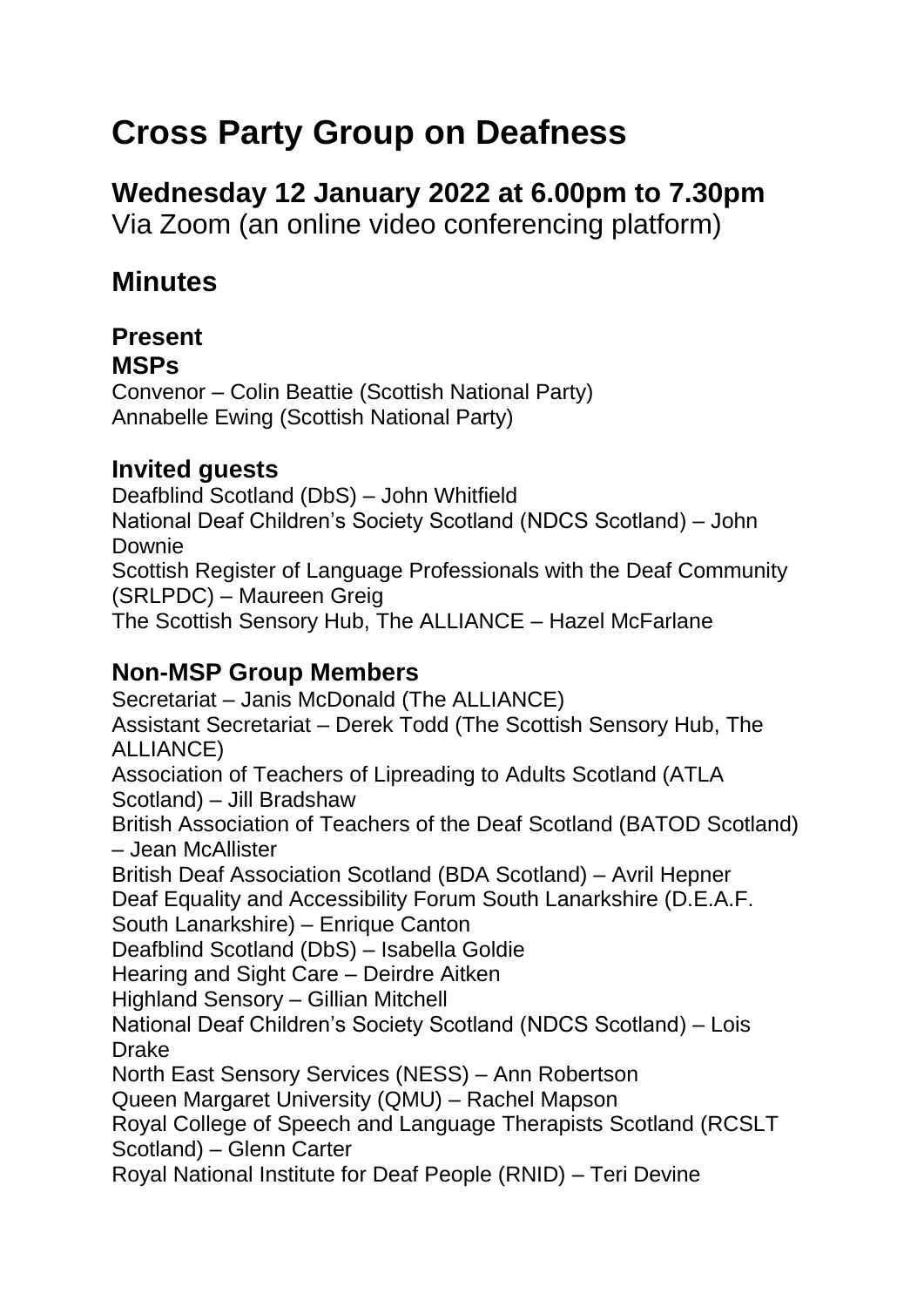Scottish Register of Language Professionals with the Deaf Community (SRLPDC) – Leona Glennie Scottish Sensory Centre (SSC) – Teresa Quail University of Edinburgh – Rachel O'Neill West Scotland Deaf Children's Society (WSDCS) – Charlene Dolan

#### **Language Service Professionals**

BSL / English Interpreter – Bruce Cameron BSL / English Interpreter – Gill Wood Electronic Notetaker – Gail Richardson Electronic Notetaker – Melanie Coulter

## **Apologies**

#### **MSPs**

Vice Convenor – Mark Griffin (Scottish Labour Party) Douglas Lumsden (Scottish Conservative Party) Karen Adam (Scottish National Party) Paul O'Kane (Scottish Labour Party)

#### **Invited guests**

Scottish Government – Gussie White Scottish Government – Maxwell Barber

#### **Non-MSP Group Members**

Individual – Donald Richards Individual – John Mitchell British Association of Teachers of the Deaf Scotland (BATOD Scotland) – Catherine Finestone Deaf Links – Alana Harper Forth Valley Sensory Centre – Jacquie Winning Hearing Link – Lorna Armstrong NHS Highland Deaf Services – Lynda Campbell Scottish Sensory Centre – Sheila Mackenzie The Scottish Sensory Hub, The ALLIANCE – Jonathan Reid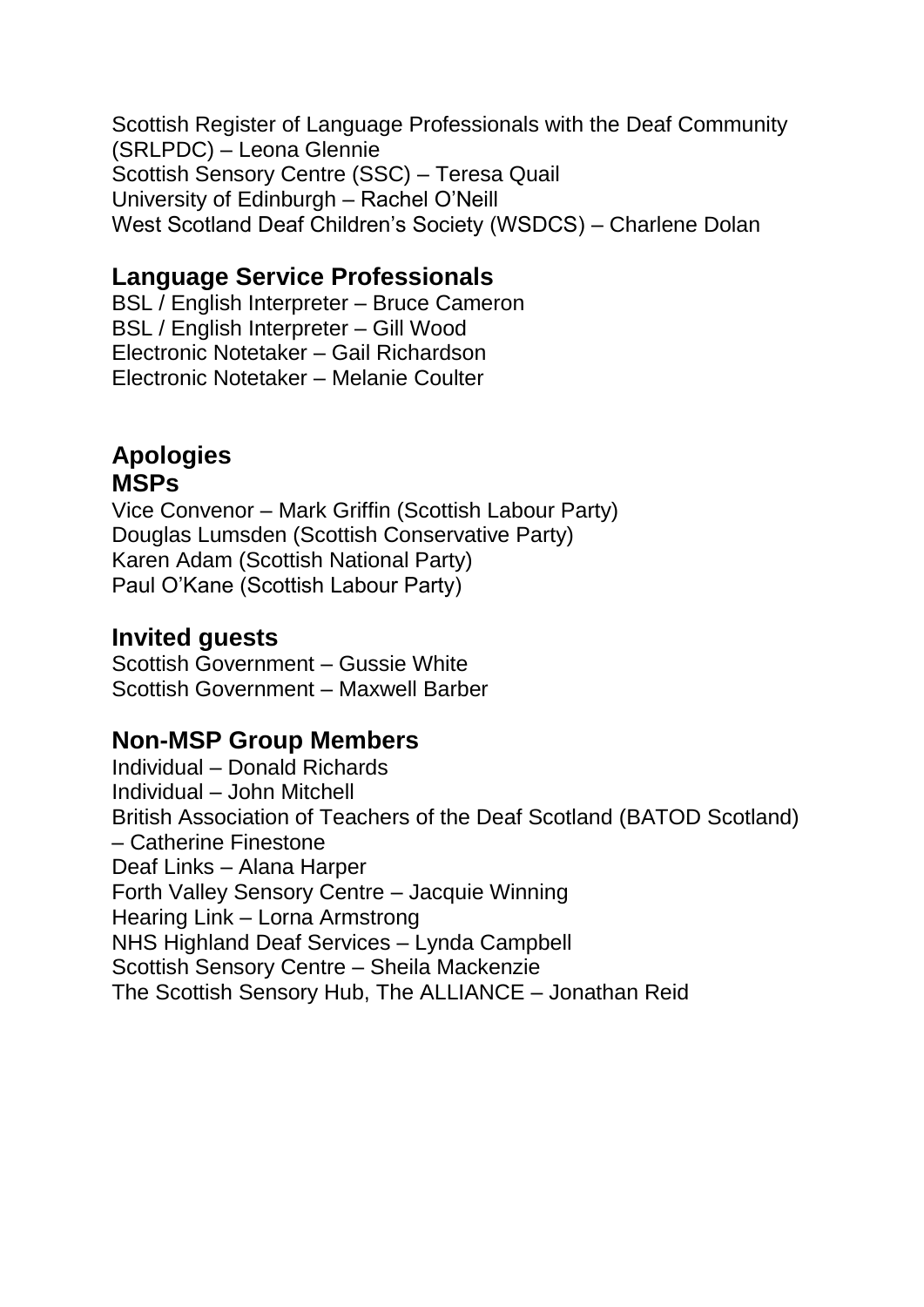#### **Agenda item 1**

Welcome and Introductions.

The meeting protocols for inclusion were advised by Derek Todd. The Convenor, Colin Beattie MSP welcomed attendees to this first meeting of the new Scottish Parliamentary cycle. Attendees were asked to give their name and organisation prior to speaking.

#### **Agenda item 2**

Attendance and Apologies. Noted and listed in separate note as well as on this record.

#### **Agenda item 3** 3a.) Children, Young People and Families: **NHS Lothian Audiology Education** John Downie and Lois Drake, NDCS Scotland

John Downie, Interim Head of Policy and Influencing from NDCS Scotland was invited to speak to the content of the briefing paper circulated prior to the meeting. He noted the historical background leading up to the recent events regarding a report on paediatric audiology in the NHS Lothian area. Key issues were noted including preventable, repeated, and catastrophic failures. Not all the families involved are yet fully aware of the problems. This is seen to be a failure of candour. There is a need to look at national issues and the Cabinet Secretary for Health and Social Care, Humza Yousaf MSP has announced a review. The review contents are still to be finalised. Registration standards for all audiologists are inconsistent and it is indicated that although qualified some if not all are inadequately regulated. It is critical that our deaf children and young people get the best start in life. His colleague, Lois Drake then highlighted several issues regarding education and attainment more generally. Evidence indicates that additional supports are inconsistent, if available and the attainment gap is widening quickly. Several attendees spoke: Rachel O'Neill, University of Edinburgh and Rachel Mapson, Queen Margaret University providing further evidence of problems. Problems included failure of positive, early intervention and prevention, good quality joint working with other communication and language service professionals and a lack of cross family support covering communication and language too. Language must include English and BSL (British Sign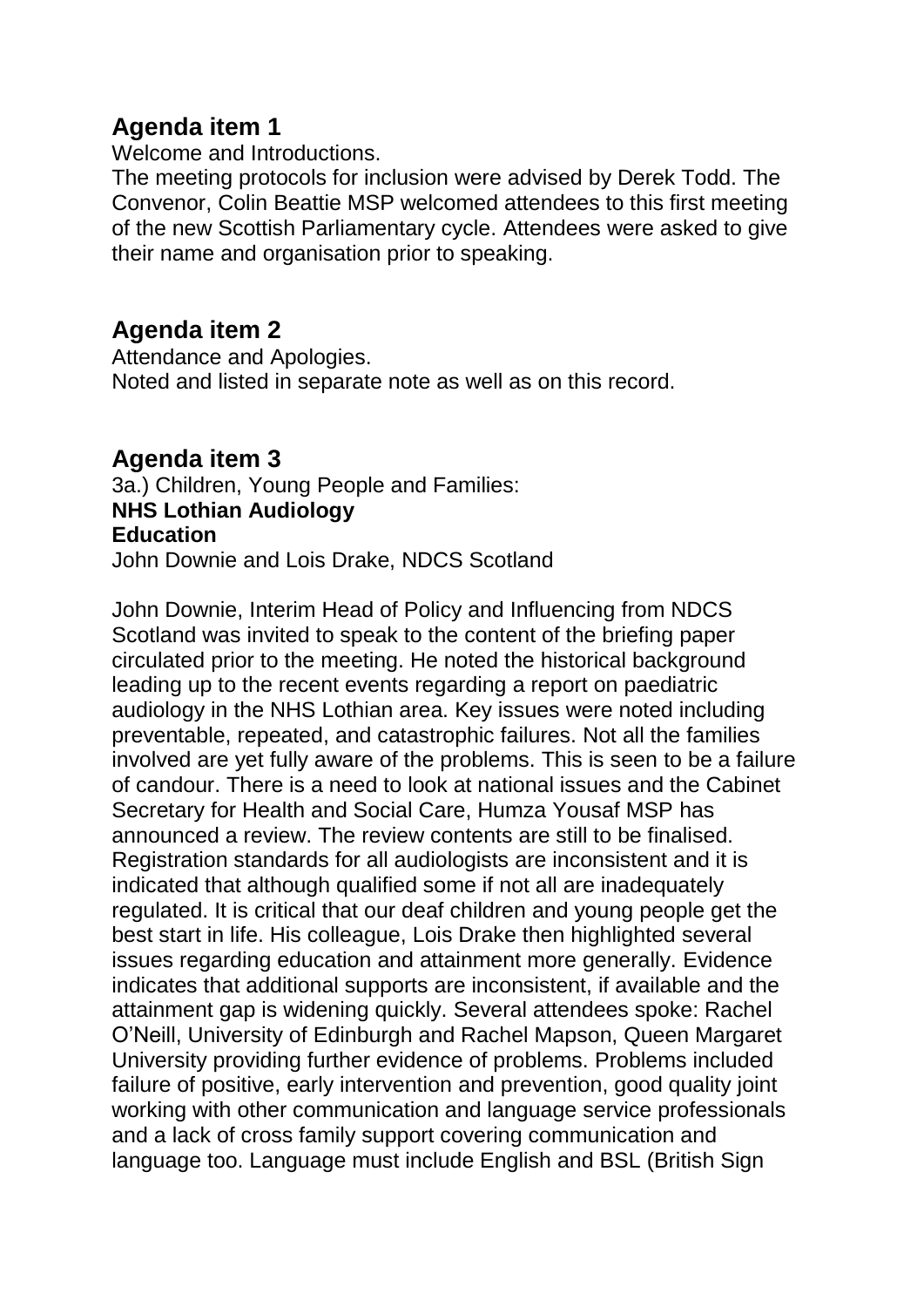Language). Annabelle Ewing MSP made several suggestions and after discussion the group agreed to the following actions:

- **1.)Ask NDCS Scotland to provide an updated briefing covering attainment issues.**
- **2.)Ask the Convenor, Colin Beattie MSP to write to Calum Campbell, NHS Lothian Chief Executive to ask about the remedial plan to address the issues raised including any quality standard issues.**
- **3.)Ask the Convenor to write to Humza Yousaf MSP, Cabinet Secretary for Health and Social Care regarding plans for the review, press for speedy timetable and inclusion of Cross Party Group on Deafness in the process.**
- **4.)Ask the Convenor to write to Shirley-Anne Somerville MSP, Cabinet Secretary for Education and Skills to seek initiatives to specifically tackling the widening attainment gap as part of a recovery programme ensuring the privations are addressed**
- **5.)The Convenor undertook to investigate further what intervention might be required to address the issue for the adequate registration and regulation of all audiologists. He will also look at adopting the International Benchmarks mentioned for paediatric audiology. They are often simply known as the one, two three approaches comprising of a target to screen within one month, diagnosis within two months and an appropriate children's plan in place by three months.**

3b.) BSL (British Sign Language) update: **BSL National Plan – Deafblind update** Isabella Goldie and John Whitfield, Deafblind Scotland

Isabella Goldie and John Whitfield gave a brief overview of the BSL (British Sign Language) National Plan Progress Report and provided comprehensive detail regarding deafblindness, work of Deafblind Scotland and some issues in Scotland.

They covered issues in access and support prior to COVID-19, the impact of the pandemic and key recovery issues: accessible information, participatory processes, general awareness, and workforce training issues as well as tactile language development. From the Interim Report, three mains' areas of real success are noted. Those are education and the BSL aspect of education. Clearly there is more work to be done there in relation to the previous conversation. There was BSL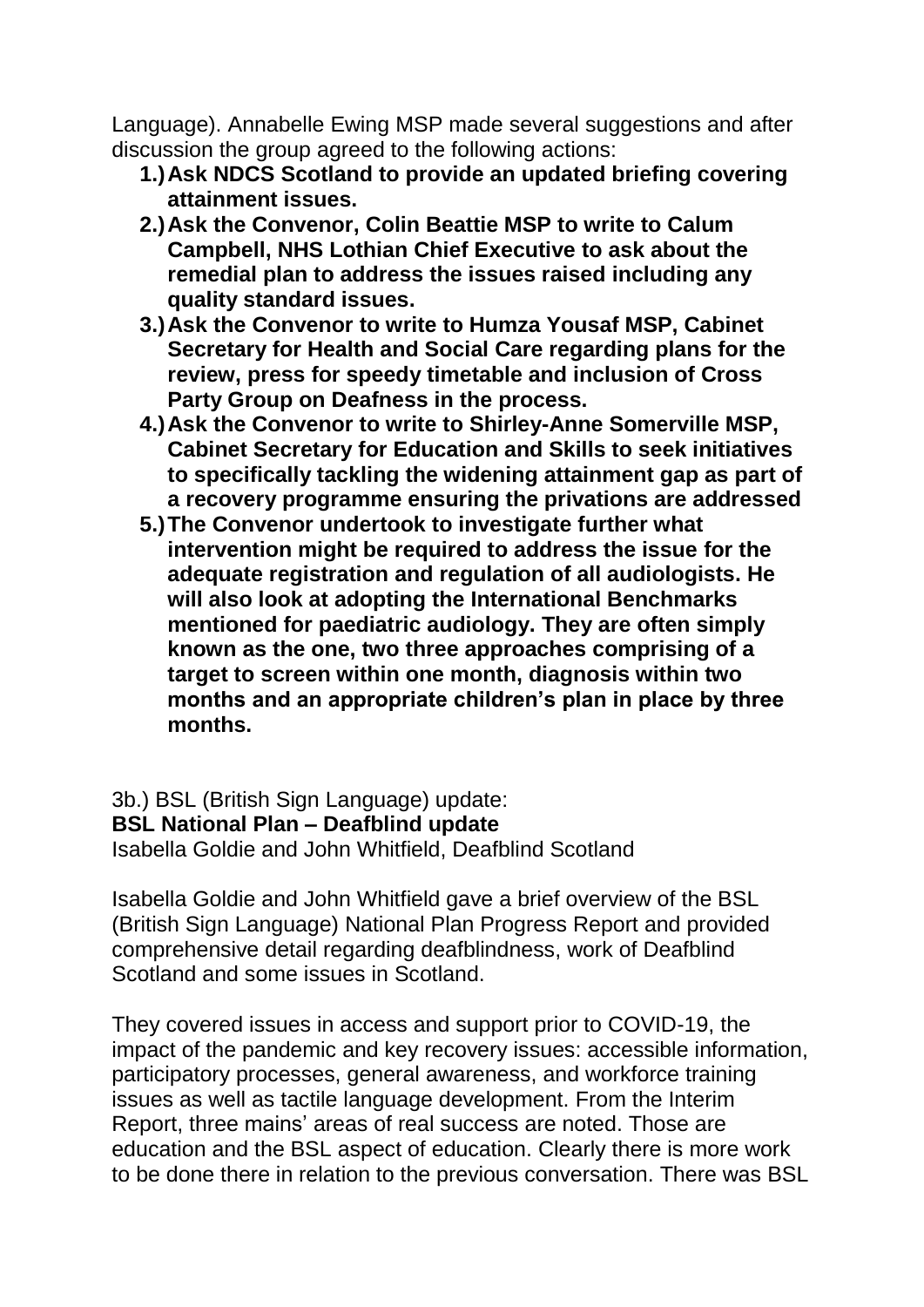to English Interpreter work that happened and the publication of the Landscape Review. The third area is around public life and accessible services.

Isabella noted a case example where a bed bound woman is left most of the day without any social stimulation although her immediate practical needs are met. Many, if not all are faced with this partial support as the social and emotional needs do not seem to be covered in any assessment processes. John noted that over 4,500 people had been trained via Deafblind Scotland resources. He noted a workplace example of enabling worker confidence and improve knowledge and intervention skills.

Avril Hepner from British Deaf Association Scotland (BDA Scotland) noted that the continuing BSL work was targeting Councils and Health Board areas. A new BSL Helpline has been established. It is linked to the Scottish Ethnic Minority Deaf Club (SEMDC) too. There is also a focus on empowerment training. She noted a lot of deaf people welcomed having interpretation at First Minister business. BDA Scotland also provided a summary to Deaf Communities' members thinking about adapted language choice linked to COVID briefings and other public information.

The group are encouraged to read the **[BSL \(British Sign Language\) -](https://www.gov.scot/publications/british-sign-language-progress-report/) [National Plan: Progress Report.](https://www.gov.scot/publications/british-sign-language-progress-report/)**

Discussion noted that access to information in BSL had been problematic in the earlier period of COVID-19, but the briefings had improved this. Access in other tactile, formats has also improved. **Actions:** 

- **1.)Max Barber, BSL Policy Officer at the Scottish Government should be available for the next meeting in April 2022 and discussion on (Non-tactile) BSL matters to be on agenda then.**
- **2.)The Convenor, Colin Beattie MSP to consider actions regarding a definition of deafblindness, diagnosis issues and age related dual sensory loss issues.**
- **3.)The group were reminded that Max Barber will take direct approaches via is email address, provided at the end of his briefing.**
- **4.)Avril Hepner, BDA Scotland to send the links for the accessible information in BSL on the Facebook Channel.**